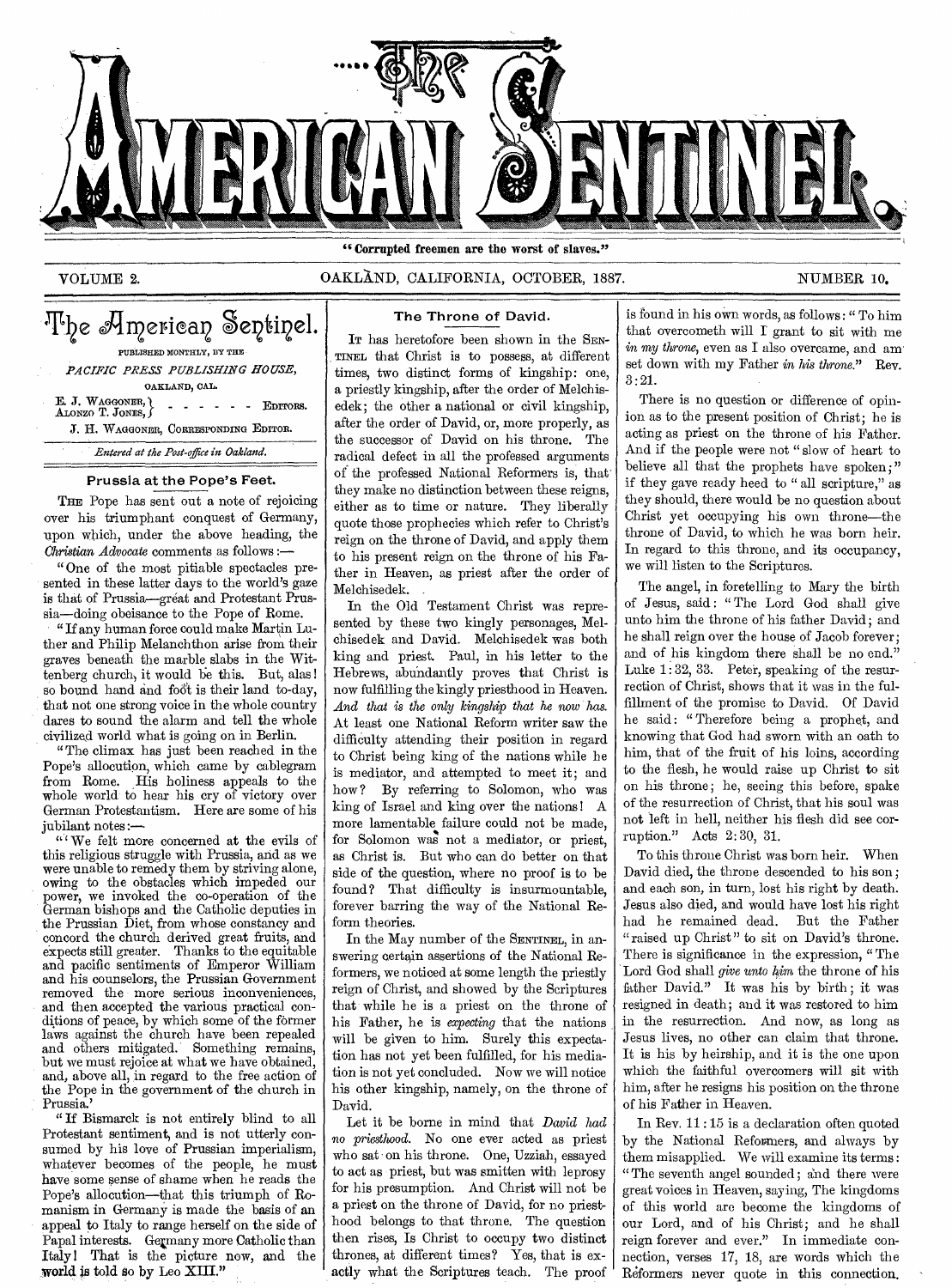They are the words of the four and twenty elders: "We give thee thanks, O Lord God Almighty, which art, and wast, and art to come; because thou hast taken to thee thy great power, and hast reigned. And the nations were angry, and thy wrath is come, and the time of the dead, that they should be judged, and that thou shouldest give reward unto thy servants the prophets, and to the saints, and them that fear thy name, small and great; and shouldest destroy them which destroy the earth."

1. "The seventh angel sounded." There are seven trumpets in the book of Revelation, bringing to view facts concerning the nations, covering the entire period of the Christian dispensation. The seventh is the last, and closes up the dispensation. This is an undisputed truth. It is confirmed in the following :-

2. " Thy wrath is come, and the time of the dead, that they should be judged." Paul at Athens said that God had "appointed a day in the which he will judge the world." The seventh trumpet opens this appointed day. The error of the National Reformers is, their *misapplication* of the prophecies. They press them into the service of their cause without any regard to their connection or relation. This is an error, and the source of error ; it is perverting the Scriptures. So Satan quoted Scripture to the Saviour; but all who read Ps. 91 will readily see that he misapplied it. That psalm did not refer to the Saviour, but it does refer to the saints in the coming time of trouble, during the pouring out of the plagues of God's wrath, See Rev. 16. We have no doubt that if the Reformers were asked if they believed the appointed day of Judgment has arrived, if the time of the judgment of the dead has come, they would give a negative answer. All these things come under the seventh trumpet, under which dominion over the nations will be given to Christ; but not while he is priest, not during human probation.

3. " And that thou shouldest give reward unto thy servants the prophets," etc. This can refer to nothing less than the resurrection of the prophets when they, with all the saints, will receive the full blessing of immortality. See 1 Cor. 15:50-54. Jesus said to his disciples, " Thou shalt be recompensed at the resurrection of the just." Luke 14 :14. And again, "For the Son, of man shall come in the glory of his Father with his angels; and then he shall reward every man according to his works." Matt. 16:27.

"The kingdoms of this world have become the kingdoms of our Lord, and of his Christ." This declaration needs a more extended examination. It will be observed that the kingdoms of this world become the kingdoms *of our Lord,* as well as *of his Christ.* The elders praise and thank God because he *has taken to himself his great power and has reigned.* This our model reformers entirely overlook. They see nothing but Christ taking power over the nations, by a popular political vote ! But, in the fulfillment of this prophecy, they see no relation to the Father taking his power to himself; no relation to the sounding of the seventh trumpet, to the judgment of the dead, or the time of giving reward to the prophets. It is their reckless method of quoting 'Scripture that leads them into their grievous errors; and that is the source of most of the religious errors and schisms of the day.

In what sense may it be said that the God and Father of our Lord Jesus Christ takes to himself his power? In what sense do the kingdoms become his under the seventh trumpet? To determine this question we must inquire into the origin, and examine the changes, of earthly dominion.

It is not a doctrine of the Bible, nor of the church, that God is directly the Creator of every man. He created man, the father of the race, and established the laws of generation, by which the race is multiplied and perpetuated. And, though men become sinners, even desperately wicked, their lives must be respected because life is the highest gift of the Creator. In like manner God established a dominion of man upon the earth in the beginning; and though the dominionhas passed into the hands of the wicked, " the powers that be " must be honored, out of respect for their origin—for the ordinance of God. "And God said, Let us make man in our image, after our likeness, and let them have dominion over the fish of the sea, and over the fowl of the air, and over the cattle, and over all the earth." Gen. 1: 26. Here is the origin. But where is the succession? We cannot imagine that God ever resigned. to -anybody the right to or proprietorship of the earth. Only a certain extent of power, a limited dominion was conferred upon man. But Adam did not long retain his rule. Beguiled by Satan, he turned away from his Creator and Benefactor, took another for his master, and threw away his life. All other blessings, all privileges and rights are comprised in this. When Adam lost his life he had no more to lose. His dominion had passed away.

Now the question arises, Did Adam, by his sin, by his transfer of allegiance, resign his dominion to Satan? The Scriptures show that he did. God did not take it back to himself, but put it under a curse. Christ calls Satan "the prince of this world ;" Paul, "the god of this world;" and John said, "The whole world lieth in the wicked one." Most decisive of all is the evidence afforded by the temptation of Christ. When Satan showed him all the kingdoms of the world, he said, "All this power will I give thee, and the glory of them, for that is delivered unto me; and to whomsoever I will; I give it." Luke  $4:6$ . Jesus had undertaken "to destroy the works of the devil;" to redeem man and his inheritance from the curse. Eph. 1:13, 14; Ps. 37 :11. To accomplish this object he knew that he must lay down his life. But Satan tempts him to take the dominion which Adam lost, without passing through death. The honor and wealth of this world have been the bait with which he has lured the sons of Adam to destruction. When Christ took " upon him the seed of Abraham"—the nature of Adam, —Satan thought to overthrow him by the same means.

It is generally considered that Satan's words were false; that it was not in his power to bestow the kingdoms and glory of this world. But if not, how is he the prince and god of this world? how is it that the world lieth in the wicked one? and why is it that to love the world, and the things of the world, is to be the enemy of God? But if Satan's words were false; if he had not become possessed of the dominion given to Adam, the Saviour certainly knew it, he then knew it was a false pretense. How, then, was it a temptation? Surely there can be no temptation in a promise which we know is impossible of fulfillment. In this, and in this only, can we find a solution of Rev.  $11:17$ . This is the rule which the Lord God Almighty takes back to himself; this is the power which he rescues from the great usurper, and confers upon " the second Adam." Then Satan is bound, and Christ redeems the inheritance and bestows it upon his faithful ones. But what do the National Reformers propose to do? They propose to take this work into their own hands ; to vote the power out of the hands of Satan, and to vote Christ into his kingdom. And anything else? Ah, yes; to vote to themselves all the honor, the power, and the glory of the kingdom, and to disfranchise all who will not acknowledge their right! Never was a greater effort made to turn sacred things into a farce. But, to the minority, the farce will end in a tragedy.

All the Scriptures show that the history of this present world will end in war and carnage. The kingdoms of this world arc the enemies which the Father will give to the Son. Sce again Ps. 2:7-9; 110:1; Heb. 1:13; 10: 12, 13. When the kingdoms are given to Christ, the nations are angry, and the wrath of God is upon them. Rev.  $11:14, 15, 18$ . When the God of Heaven sets up a kingdom—which setting up consists in conferring the dominion upon his Son, and thus restoring the throne of David—" it shall break in pieces and consume all these kingdoms, and it shall stand. forever." Dan. 2:44. The same is shown in Jer. 25, where "all the kingdoms of the world, which are upon the face of the carth," are caused to drink the wine cup of God's fury. We know that this refers to the consummation, because it is said they shall drink, "and fall, and rise no more." All the kingdoms of this world will be utterly destroyed, for they are all the enemies of the pure gospel and reign of Christ. And the same is found in Rev. 15 and 16, where the plagues of God's wrath are poured upon the kings and nations of the earth; which are gathered "to the battle of that great day of God Almighty."

Want of space forbids our carrying this sub-<br>ject further. We trust, however, that every We trust, however, that every reader—especially every reader of the Bible -must see that the conclusions of the National Reformers are based upon wrong interpretations and misapplications of the prophecies, which amount to perversions of the Scriptures. But their theories are pleasing to the ambition of bigoted professors, who find it more congenial to their spirits to forcibly compel their neighbors to conform to their opinions, than to conform themselves to the gospel of peace, and to use only "the sword of the Spirit, which is the word of  $Good$ ." J. H. W.

 $\mathcal{L}_{\mathcal{F}}$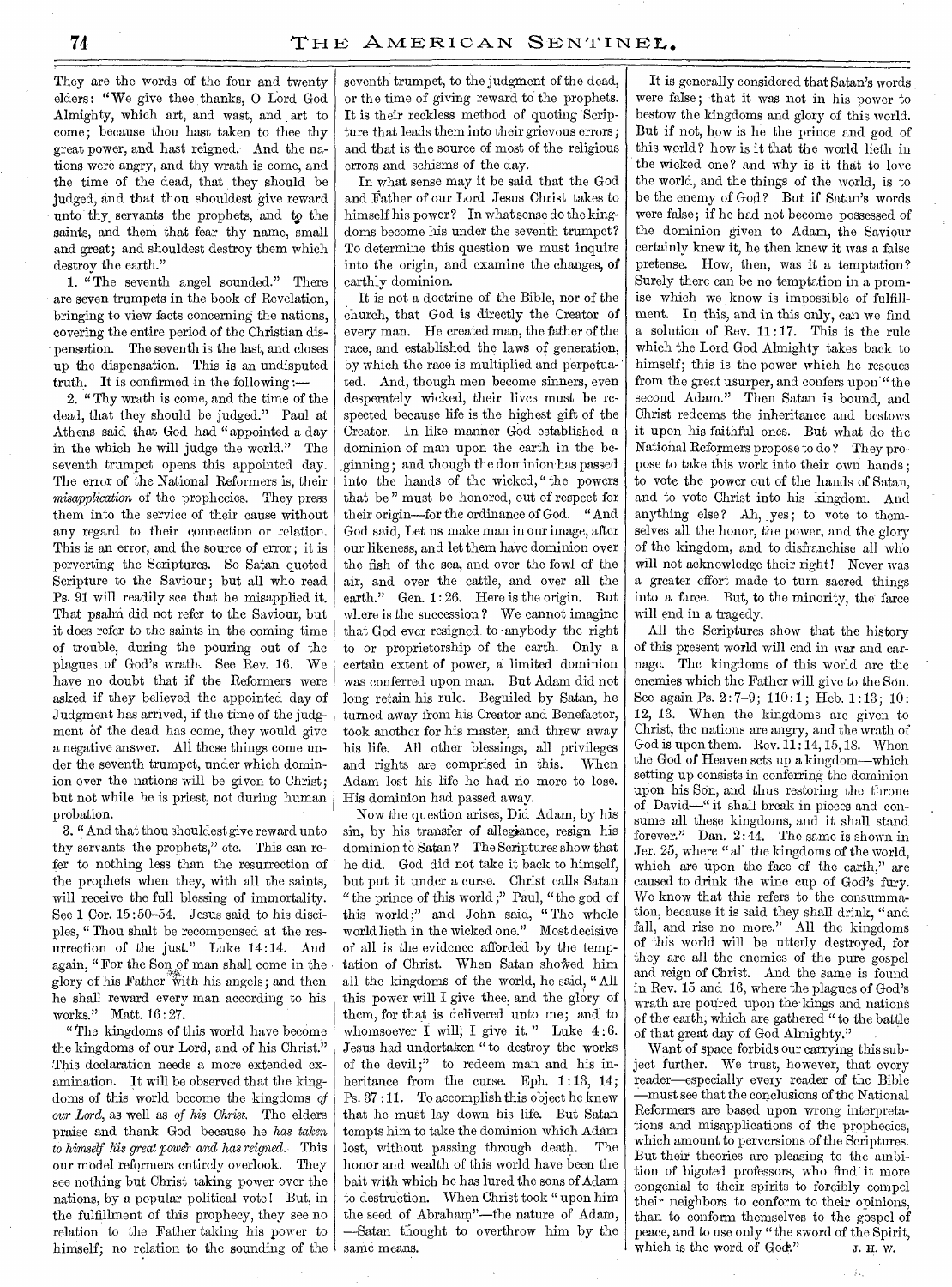#### Christian Liberty.

#### $^{\prime\prime}$  THE TRUE DOCTRINE IS NOT OUR RIGHT TO THINK FOR OURSELVES, BUT THE RIGHT OF THE OTHER MAN TO THINK FOR HIMSELF."

THE impression very widely prevails that the battle for Christian liberty has been fought and won. So far as regards precaution of the more active kind, this is the casein the larger part of the civilized world. The right of the minority to free speech and free action in the line of conscientious conviction is, in theory, at least, conceded.

But it is a mistake to assume that because harsh laws have been softened, human nature has been radically changed. The grosser forms of persecution have disappeared, but subtler forms remain. The intolerant spirit has survived the death of many institutions by which intolerance was once manifested. Christian liberty is still, in a considerable degree, conceded only in theory. Men still endeavor to punish those who have the temerity to differ with them.

There is no cause for astonishment at this manifestation of inconsistency. It is one of the curious things in human history to see how generally the persecuted have become in turn persecutors the moment the power was lodged in their hands. And why? Because the true principle of Christian liberty had not been grasped, and is to this day apprehended by only a few. The right of any body of men to differ in opinion from others has always been claimed by them; there is no novelty in that. From the beginning, every Christian sect that has arisen has vehemently contended for its right to differ from others. It has protested against persecution—that is to say, the persecution of itself by others. But in few cases has any sect conceded the right of others to differ from it, or forborne to persecute when it had the power. And in our own day each man is prompt to claim and assert the right to think for himself, but how loth most are to concede the equal right of all other men to think for themselves. Everyone resents any attempt to coerce him into the avowal of anything that he does not honestly believe, but how few of us fail at one time or another to attempt thus to coerce others.

The true doctrine of Christian liberty is not our right to think for ourselves, but the right of the other man to think for himself. There is no danger now that our right will not be insisted upon and enforced, particularly if our thinking happens to fall in with that of the majority. It is the other man's liberty that is in danger, particularly if he happens to be in the minority. It is his liberty that demands defense at all hazards; for, if liberty is denied him, how long will it be conceded to us?

To demand liberty for the other man, even when he differs from us, is not to admit that truth and error are essentially one, or to deny that it is of great consequence what the other man believes and teaches. It may be our duty to oppose with all our might what he teaches, to denounce it as deadly error. But this may be done without identifying the man

with what he teaches, and without the display of the spirit of intolerance and persecution. We need not try to make the man odious because his opinion is odious to us. To be loyal to the truth, and yet faithfully to recognize the equal rights of all men to free thought and free speech, is not always an easy task. The two may, however, be combined. And nothing can be more certain than that the preservation of Christian liberty for any is conditioned on the concession of that liberty for all.—N. *Y. Examiner. 4* 0 I.

#### Not "A Daniel Come to Judgment."

THE State of Louisiana has, in common with many other States, been doctoring its Sunday laws, and now has a law requiring that, with certain exceptions, all places of business shall be closed from 12 o'clock on Saturday night 'until 12 o'clock on Sunday night. A case recently came before the Supreme Court of Louisiana, in which the law was claimed to be unconstitutional. The court held the law to be valid, and the folloWing is a portion of the opinion delivered by the Judge:—

" We take occasion promptly to say that if the object of the law were to compel the observance of Sunday as a religious institution, we would not hesitate to declare it to be violative of the above constitutional prohibition. It would violate equally the religious liberty of the Christian, the Jew, and the infidel, none of whom can be compelled by law to comply with any merely religious observance whether it accords with his faith and conscience or not. With rare exceptions, the With rare exceptions, the American authorities concur in this view.

The statute is to be judged of precisely as if it had selected for the day of rest any day of the week, other than Sunday; and its validity is not to be questioned, because in the exercise of a wise discretion, it has chosen that day which a majority of the inhabitants of this State, under the sanctions of their religious faith, already voluntarily observe as a day of rest."

The New York *Independent* quotes this, and adds the following words of approval: -

" This is an exceeding lucid statement of the theory which underlies all legislation that requires the suspension of ordinary labor on Sunday. The object is not to enforce religious observances of any kind, but simply to establish a uniform day of rest for the general good of the whole people; and this is no interference with the religious rights of anybody."

It may seem very presumptuous for a nonprofessional man to criticise the opinion of so great a person as a Judge of a Supreme Court, but nevertheless we have no hesitation in saying that the opinion quoted is nothing but sophistry, and such sophistry as could be dealt out only by an adept in the art. This we think can easily be made apparent; and it is the more necessary that this should be done, because the Sunday-law mania has now become quite prevalent, and just such sophistical arguments as those quoted above will be relied on in securing the enactment of those laws. These arguments will be used for the reason that they are the best that can be offered in favor of an unjust law, and also simply because they have been used before.

Even the Louisiana judge himself did not pretend to originate them, but contented himself with giving the view in which nearly all "American authorities concur." If American legal business were not becoming more a matter of precedent than of common sense, Sunday laws could never be enacted; but the idea seems to be that whatever has been done ought to be done; and precedents for oppressing people under the guise of charity are not wanting.

The claim is made that the Sunday law does not compel the observance of Sunday as a religious institution, and that therefore it cannot be contrary to a Constitution which forbids religious tests for office or citizenship. But the fact is, Sunday *is primarily a religious institution,* and its observance cannot be enforced except as such. It cannot be separated from its religious (not *sacred)* character for the purpose of special legislation concerning it. It matters not what such legislation is called, whether a police regulation, or a law in the interests of the workingman, it is legislation concerning an institution of the church.

To make it evident that Sunday laws are laws in behalf of religion, three things only need to be borne in mind: 1. Sunday rest originated in the church. Catholics universally claim the church. as the sole authority for Sunday observance, and many Protestants agree with them in this. The *Christian at Work* says: " We rest the designation of Sunday solely on the church having set it apart of its own authority." But if the claims of those who say that Christ and the apostles set the day apart as a day of rest, were true, that would make it emphatically a church institution. 2. The observance of Sunday is generally considered by church people as the essence of religion. In the Sunday-law contest in California five years ago, the *Christian Advocate* spoke of Sunday as "the foundation of our holy religion." Regarding Sunday rest as the memorial of the resurrection of Christ, they think that without it there would be no evidence of the truth of the gospel. 3. The churches and the churches alone are at the bottom of all Sunday legislation. No one ever heard of such a thing as a Sunday law being proposed by anybody except a zealous churchman or a deputation of ministers. It is true that, by pretending that Sunday laws are in the interest of labor, they are inducing labor and socialistic organizations to clamor for such laws, but these organizations come in only as allies to the church. Everyone who knows anything of the history of Sunday legislation, knows that it is *always* instigated by the churches.

Now in the face of these things, to say that Sunday laws do not compel men to observe Sunday as a religious institution, is not only sophistry, but it is positive untruth. Since the day as a day of rest is nothing else but a religious institution, how can it be enforced as anything else but a religious institution? It cannot be enforced as something which it is not. True, it is said that when the State enforces the observance of Sunday,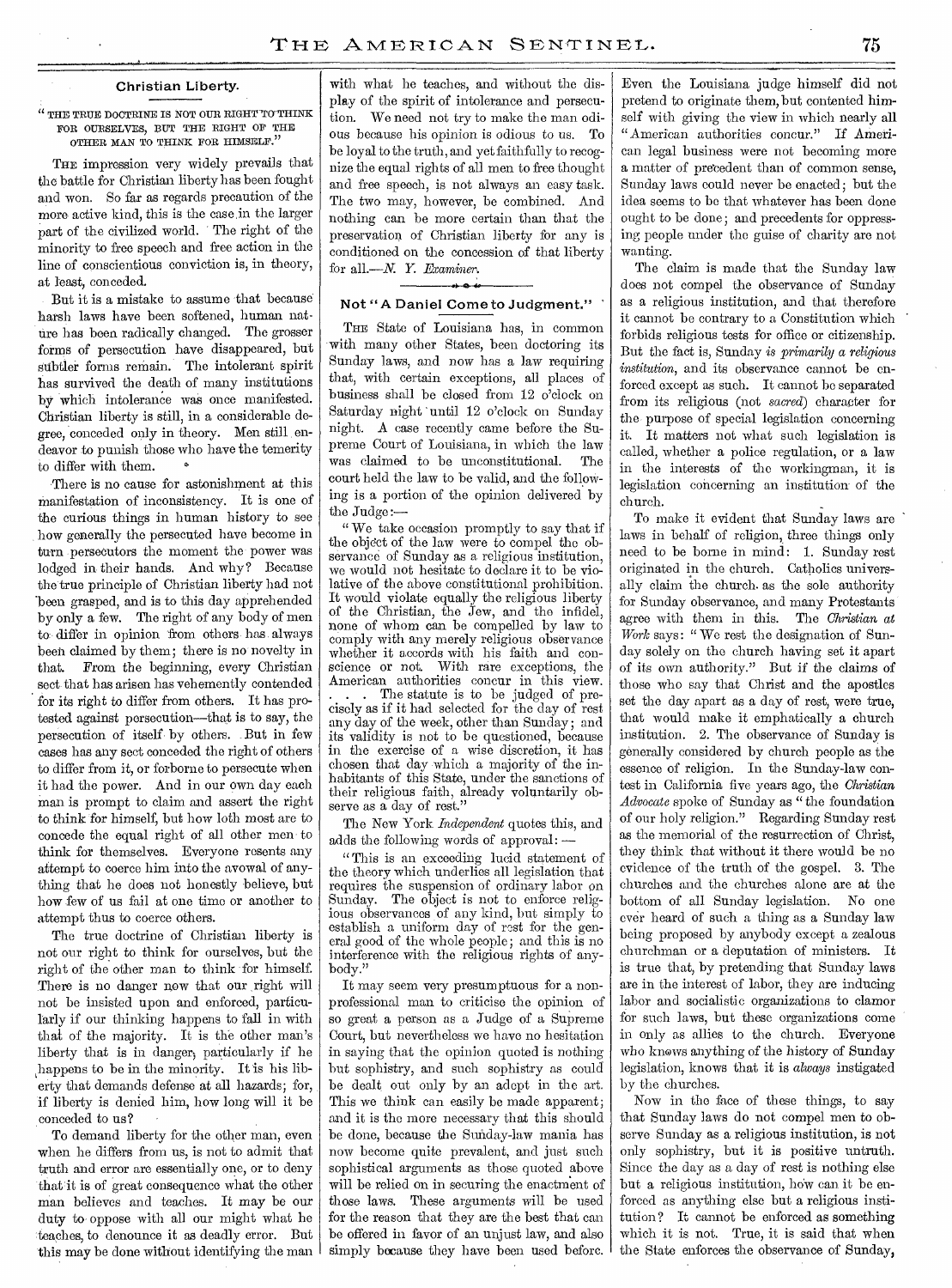it makes it a civil institution, merely a legal holiday. Well, nobody contends that the State law makes Sunday a religious institution; it is that already. We freely admit that the State law in its behalf is only a civil ordinance, for the State could make nothing else but a civil ordinance; but, mark it well, what we do claim, and what all candid minds must admit to be the truth, is that a State Sunday law is a *civil ordinance* enforcing the observance of a *religious institution.* 

Some years ago the city of San Francisco had a notorious mayor, who engaged in certain transactions that were inconsistent with his official position. His defense was that he did those things as an ordinary citizen, and not as mayor. It requires no argument to show the absurdity of such a statement. The man was mayor, and he could not separate himself from his office within the time for which he was elected. But this is just on a par with the argument that Sunday legislation is not the enforcement of a religious institution. If the friends of so-called National Reform admit such a plea, they must be prepared to see it carried out to its legitimate conclusion. They must expect to see the vilest rakes elected to office in their model government, under the plea that they are not bad citizens, but are simply bad men.

If anything further .were needed to show the flimsy character of the arguments by which Sunday-law advocates attempt to make it appear that they are not working for an ecclesiastical establishment, it may be found in the last sentence of the judicial opinion first quoted. Said the judge:—

" The statute is to be judged of precisely as if it had selected for the day of rest any day of the week, other than Sunday; and its validity is not to be questioned because, in the exercise of a wise discretion, it has chosen that day which a majority of the inhabitants of this State, under the sanctions of their religious faith, already voluntarily observe as a day of rest."

" A wise discretion," indeed ! The State has chosen the day which a large majority of its inhabitants, under the sanctions of their religious faith, voluntarily observe as a day of rest, and, at the instigation of that majority, has undertaken to enforce its observance as a day of rest, and yet this is no more in the interest of religion than if Monday or Thursday had been chosen! Such a monstrous assertion needs but to be quoted to be refuted. A man must be sadly blinded to put such a statement forth as a sober legal argument; and men must be pre-determined . to have Sunday laws, or they could not be deceived by it. Suppose that the State had, in the exercise of its " wise discretion," chosen Saturday instead of Sunday;.would there not have been protests without number? Indeed there would. People would call it a law in the interests of the Jews and other Sabbatarians, and no argument could convince them to the contrary. "But" says one, "such a law would really be unjust to the great majority who observe Sunday as a day of religious rest." Indeed! Then by the same token a law enforcing Sunday observance is

unjust to those who observe Saturday, or who do not choose to observe any set day. The discriminating reader can see that it is the word " majority " which catches the judicial fancy. It seems to be the idea that Sunday legislation cannot be wrong, because the majority favor it. As much as to say that a thing is necessarily right if it is proposed by a majority of the people. But no majorities can ever make a wrong right, and State laws in behalf of an establishment of religion are always wrong. The question whether or not Sunday ought to be observed as a day of rest, does not enter into the case at all. We believe in the God of the Bible, as the majority of people in this country profess to do, but we should emphatically protest against a State law to compel all people to recognize him as such.

Here is a point that should not be lost sight of: If Sunday laws are not for the purpose of compelling the observance of Sunday as a religious institution, for what purpose are they ? The claim is that they are in the interest of humanity, so that laboring men may have the rest which their physical nature imperatively demands. Very well, then we suppose it will be admitted that it is within the province of the State to compel men to observe the laws of their being. Now it is just as certain that man's physical nature requires that he should take a definite amount of sleep every twenty-four hours, far more imperatively than it demands that he shall rest one day in seven. Will our Sunday-law friends admit that the State has any right to decide how many hours a man ought to sleep, and to enact a law compelling every man to sleep at least seven hours out of every twenty-four? Unless they are ready to advocate such a measure as this, let them say nothing more about enforcing Sunday rest on the basis of the necessity of man's physical nature. We have presented this view of the case before, but we do not expect ever to see Sunday-law advocates attempt to meet it.

Now one word concerning the *Independent's*  statement that Sunday legislation " is no interference with the religious rights of anybody." We say that it is a positive and unjust interference with the religious rights of everybody who conscientiously observes any day other than Sunday. Here are laboring men who believe that when the fourth commandment says, " The *seventh day* is the Sabbath of the Lord thy God; in it thou shalt not do any work," it means just what it says. They are conscientious in their observance of the seventh day of the week; and the needs of their families demand that they should spend the other six days in labor, as the commandment allows. According to the fourth commandment, it is their religious *privilege* to labor six days of the week, just as much as it is their religious *duty* to rest on the seventh. Therefore if the State steps in and *compels* them to rest on another day also, no matter on what grounds the rest is enforced, their religious rights are interfered with. And if those men shall be punished for continuing to make Sunday one of their six working days, their punishment will be an act of religious persecution. No assertions to the contrary can change the truth of this.

From the very nature of the case, Sunday legislation must interfere with the religious rights of some. For, Sunday as a day of rest is beyond dispute a religious institution; legislation enforcing its observance is legislation enforcing an establishment of religion; and when any religious tenet is enforced, the religious rights of all who do not hold that tenet must be interfered with, and oppression must result.

We hope that the people in those States that still allow full liberty of conscience, will take the time and trouble now to become well informed concerning the arguments used in behalf of Sunday laws, and will learn how to expose their fallacy, so that when the Sundaylaw mania shall seize their State, as it surely will, they will not allow their liberty to be taken away without making a well-directed, intelligent protest. E. J. W.

## Church and State.

THE whole mission of the church of God is to preach the gospel. Its career lies within the kingdoms of earth, but it is not of them. When the policy of the nations is such as to give the church free scope in its work, the church does not become an appendage to the State, but rather uses this liberty to preach the gospel. When her work is opposed, and she is persecuted by the world, she may petition or remonstrate against being hampered in her mission. But whether this avail or not, she must go onward faithfully in her great work.

The work of the State (whatever form it assumes) is ,to supervise the life of citizens, and to legislate and enforce those things which are necessary for upholding right and punishing crime. They are both ordained of God. The two must never be confounded. Our Master said, "Render therefore unto Cæsar the things which are Cæsar's; and unto God the things which are God's."

And yet the church does shed down upon the arena of civil life a benediction. It by grace qualifies its members to be honest, soberminded citizens, and sends them, forth as such. But she can have nothing to do with politics. She can have no relation of mutual support established between herself and the State.

The State has in all ages tried to bribe and guide the church, that it might secure control through her of the members. Let us see. In the Southern States the negro Baptist preachers, and perhaps others, are very ignorant, very venal, and have great control over their people. In nearly all sections of the South, in closely contested elections, the effort is made to bribe the preacher and through him control the congregation. This effort is largely successful. Few negroes can resist a bribe. The church is prostituted, for money, from its high mission, to be the servant of corrupt political partisans.

The English prelatical church, and other established churches receiving from the civil power protection and support and honor, pay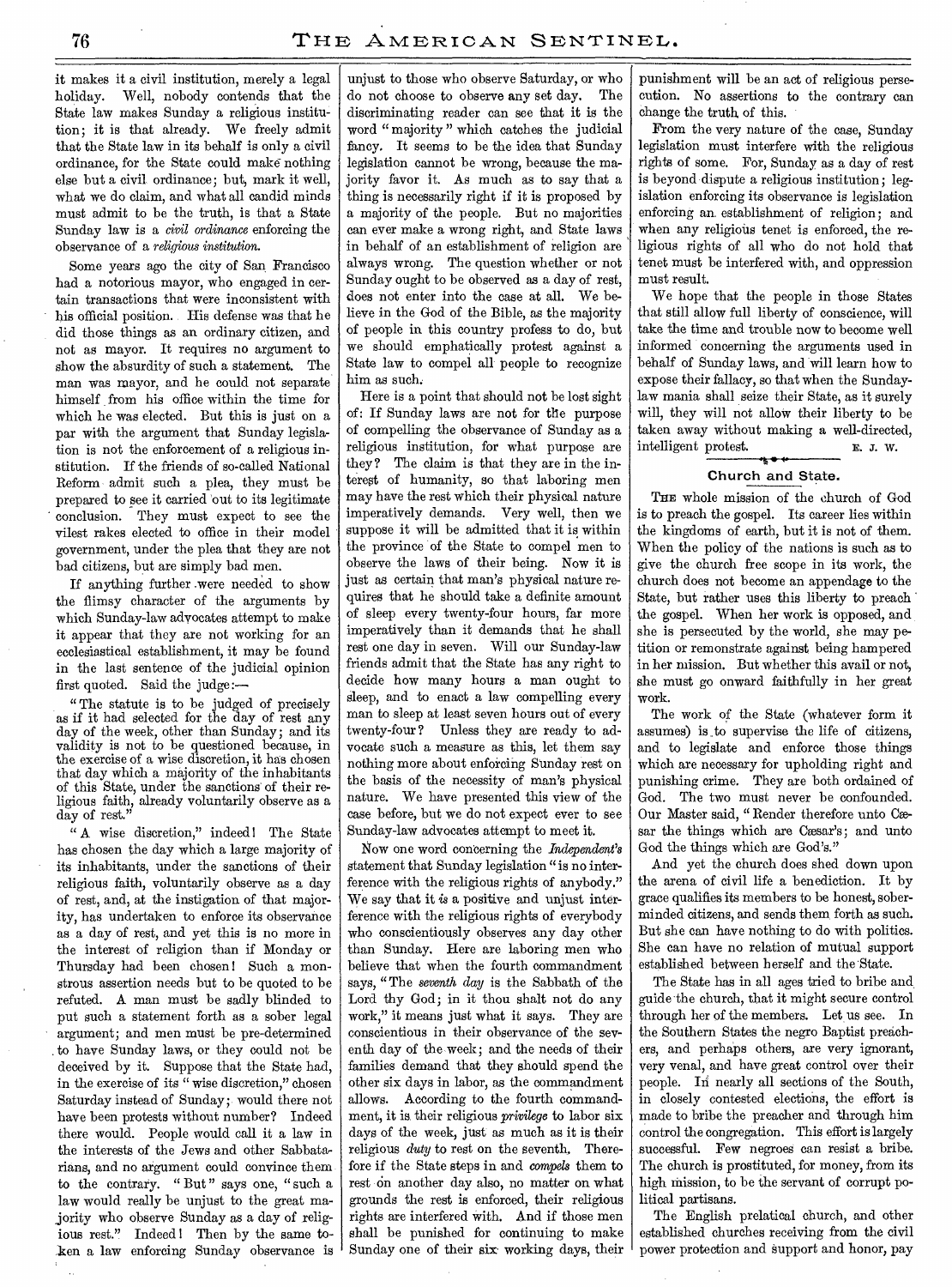it back in loyal protestations and service. The church serves the State as its master. Note the loyalty of the Anglican Church to the Stuarts. Note the Toryism of the Episcopalians during the Revolutionary war.

Several of the Protestant churches of this country have voluntarily sold themselves, or bestowed their church influence to the furtherance of some political issue. And various denominations, protesting their loyalty to the present government, have sought, by way of return, to shape its policy. They memorialize it about how to treat the Mormons, prohibition, Knights of Labor, etc. Of course this is apart from the proper work of the church. The church teaches her members to be good citizens, but she has nothing to do with dogmatizing about forms of government or questions of civil policy. Whenever she has done so she has blundered, and her shame has sooner or later become manifest.

But chiefly the Romish Church has sold herself to the governments of earth. It is her policy in every land. Through her priests she controls her people. Everywhere she traffics with the civil power, to enhance her ecclesiastical prerogatives. In the United States she sells her votes to the party that is most subservient, and that gives the largest returns in the way of money and influence. In Ireland she, so far as she dares, throws her influence with the Home Rule party, to maintain her power over them. In Germany she sells her influence to despotic Bismarck, that she may increase the influence of, her bishops. Such is her policy. Everywhere, for her own. advancement, she bargains and traffics with the powers of the world. And it is to that shameless and persistent policy that she owes her worldly grandeur and power. And now, these facts being notorious, let us consider them in the light of the following state $ments \sim$ 

1. Such a policy is, so far as it is pursued, betrayal of the gospel. There is but one work that God has imposed on the church. There is but one Master that is tolerated. There is but one motive controlling all service.

' 2. If a church is zealous of worldly honor it must lose in spiritual power. Grand\_edifices, parade of wealth, political power, the suffrage of the influential, may appeal to the people of earth, but the church that seeks these things and boasts of them is turned ay from God's service, and is become shorn

**in**tual power. It can no longer do its work singly.

The world honors in word, and fawns<br>the church that it uses. But in its the church that it uses. t heart it despises such a church. Note how politicians treat politely and deferentially the negro preachers, and yet when their backs are turned sneer at them for their venality. Note how the secular press respectfully and gravely records the Romish parades and ceremonies, and yet read between the lines the contempt felt for Romanism as a spiritual religion.

From all which we gather the injunction that the church keep itself unspotted from the world, rejecting its bribes, refusing its yoke.—Rev. *J. A. Scott, Jr., in Christian at Work.* 

#### The "Christian Cynosure" Again.

OUR readers will remember that in the April SENTINEL we reviewed some National Reform arguments of the *Christain Cynosure.*  Well, the *Cynosure* has replied, and expects us to reply to this also. We shall do so. And as the *Cynosure* issues beforehand its *pronunciamento* that, " If the AMERICAN SENTINEL wishes to be read by the *Cynosure* editor, it must deserve to be read," we shall go very softly and shall humbly endeavor to make our reply so that it may deserve the august notice of the *Cynosure* editor. First the " *Cynosure*  editor" says :-

"Our Constitution forbids Congress to make any law concerning an established religion, *or prohibiting the free exercise thereof.'*  Taken literally, this forbids laws prohibiting *the free exercise'* of polygamy and assassination by Danites or Blood Avengers at Salt Lake ; or the multitudes of religious murders by the Kofong, Purrow, Bondoo and other religious secret societies which cover Africa. Insert the word *Christian* before religion, and our Constitution would recognize exactly what the framers meant and supposed they had done, viz., 'the free exercise'' of the religion of Christendom, that is, of the Bible."

Now the first thing that we wish to say is, that we respectfully submit to the readers of the AMERICAN SENTINEL that it is a most discouraging thing to have to argue about the United States Constitution with a person who cannot quote it correctly. Mark, he says, " Our Constitution forbids Congress to 'make any laws concerning an established religion, or prohibiting the free exercise thereof.'" Mr. Editor, the Constitution does not do any such thing. The Constitution forbids Congress to make any "law *respecting* an *establishment of* religion, or prohibiting the free exercise thereof." The difference is very material; we confess, however, that we have little hope that the *Cynosure* will detect it. Nor for that matter do we care particularly, whether it does or not; what we want is that the editor of the *Cynosure* should by some means gain sufficient knowledge of our Constitution to quote it as it reads.

Further he says that, "Taken literally, this forbids laws prohibiting 'the free exercise' of polygamy and assassination by Danites or Blood Avengers at Salt Lake." To this we can only say as we did before, Does the *Cynosure* mean seriously to assert that the Constitution of the United States guarantees polygamy and assassination as it guarantees the free exercise of religion? In other words, are " religion," and " assassination " synonymous terms, so that the free exercise of the one is the free exercise of the other? Is the free exercise of religion the free exercise of assassination? Does the prohibition of assassination, or any other crime, prohibit the free exercise of religion ? Is it possible that a distinction must be made between these things, that the *Cynosure* may be enlightened? It seems strange that anybody, much less an editor in this age, should know no such distinction.

But more, and just as bad, he continues, "Taken literally, this forbids laws prohibiting

the free exercise' of . . . the multitudes of religious murders by the Kofong, Purrow, Bondoo, and other religious secret societies which cover Africa." Well, suppose that all this were even so, what harm can it do? What on earth has our Constitution to do with either allowing or prohibiting the murders, whether religious or otherwise, by "the Kofong, Purrow, Bondoo, and other religious societies which cover Africa?" Suppose the editor of the *Cynosure* could have our Constitution actually prohibit the murders by the religious societies that cover Africa. What good could it possibly do? That would be decidedly a prohibition that would not prohibit. It *could* not prohibit, because our Constitution has nothing, and can have nothing, whatever to do with the secret societies, nor with anythings else, that cover Africa.

Now let not the *Cynosure* whimper over this as it did over our strictures upon its desire to prohibit the religion of Dahomey. That is exactly what it has said. We have only copied *verbatim et literatim,* its own words. And by these words, its demand is that our Constitution shall have a religious amendment, so that laws can be made under it, which shall prohibit murders committed by the "secret societies which cover Africa." The *Cynosure* may, perhaps, say that that is not what it means. Then what *does* it mean ? We have no way of learning what it means but from what it says. Yet we do not so much blame the *Cynosure* editor, for it seems to be the prime property of National Reform to so confuse the ideas of its advocates that they become incapable of putting together sentences in plain English, that shall tell what they do mean.

Once more, he says: "Insert the word *Christian* before religion, and our Constitution would recognize exactly what the framers meant and supposed they had done." This is the "single" word" the insertion of which the *Cynosure* declares is all the addition that National Reformers want to make to our Constitution. Let us try it and see how it would then read, and how it would work. Here it is: Congress shall make no law respecting an establishment of *Christian* religion, or prohibiting the free exercise thereof. Then under *that* Constitution Congress could make laws respecting an establishment of any religion on earth, except the Christian religion. Under that Constitution the Mohammedan religion, the Chinese religion, or any other except the Christian religion, might be made the established religion of this Government, only so that the free exercise of the Christian religion was not prohibited. Is *that* "exactly what the framers meant"? Is *that* "exactly" what they "supposed they had done "? If it is, then that they were mistaken is the happiest thing that ever befell this Nation. But the mistake was not with the framers: they did "exactly" what they meant to do. The mistake lies altogether and solely with the " *Cynosure* editor." Next the *Cynosure* says:—

"As to Seventh-day Baptists and Adventists who insist on keeping Saturday and working on Sunday, the *Cynosure* holds that 'Man needs and God requires a Sabbath."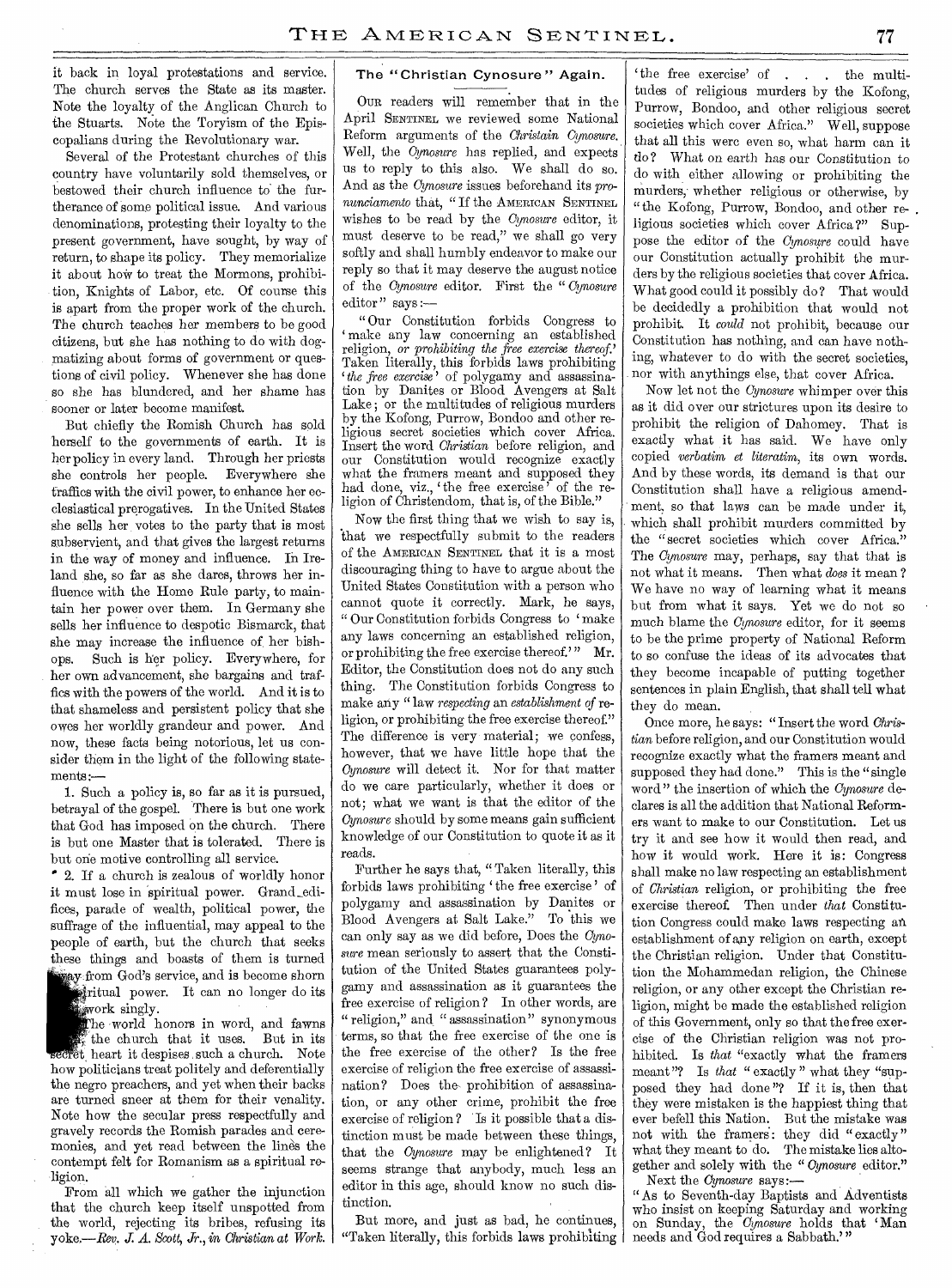But that is not all that the *Cynosure* and National Reform hold, nor is that *as* they hold it. The *Cynosure* and National Reform hold that "Man needs and God requires *"Sunday* as a Sabbath. And when " Seventh-day Baptists. and Adventists" and Jews or any others have kept Saturday as Sabbath, as "man needs and God requires," the National Reformers want to compel them to keep Sunday besides. The National Reformers declare that all that God requires of man in this connection is oneseventh part of his time, or one day in seven, and then when these people religiously and conscientiously render to God the one day in seven that he requires, the National Reformers want laws to compel them to render another day also. Although, according to their own principles all that God requires of man is oneseventh of his time, they will compel all seventh-day keepers to render two-sevenths, unless they yield their consciences and accept the interpretation of the National Reformers. But in that case men's right of conscience and of interpretation of Scripture is destroyed, and the National Reformers impose themselves and *their* interpretation upon men's consciences in the place of God. And that is the Papacy over again.

Yet says the editor, " The *Cynosure* is opposed to coercing conscience." That may be so, but National Reform is *not* opposed to it. And as the *Cynosure* is pledged to National Reform, we doubt very much whether it is indeed opposed to coercing conscience.

Again the *Cynosure* editor avows :—

" We are opposed to imprisoning or fining any decent law-abiding man, who has kept Saturday, because he does not keep Sunday<br>also. The *Cunosure* would help pay such a The *Cynosure* would help pay such a man's fine, petition for his instant relief from jail, and instruct the Legislature to repeal the law which imprisoned him."

But there have already been a number of instances, in two States, where just that kind of men have been imprisoned, fined, and shamefully treated, for that very reason and no other; and yet the *Cynosure* never offered to help pay any of the fines, it never petitioned for their relief at all, nor did it ever " instruct " either of the State Legislatures to repeal the law which imprisoned the men, and robbed women and children. True, while the *Cynosure* did not believe that there were any such cases in existence, it was so bold as to observe that "nothing could be more abhorrent to our Constitution than such persecution." But when *facts* were presented in its own columns by a trustworthy citizen of its own city, who himself saw some of the persecutions, then the *Cynosure* instead of helping to pay the fines, or petitioning for the relief of the persecuted, or instructing the Legislature to repeal the persecuting law, calmly folded its editorial hands and concluded to "wait for confirmation of the facts before commenting upon them." Then when the facts were confirmed by the public records clear to the Supreme Court of the State, and even 'to the halls of the State Legislature itself; the *Cynosure* has never even to this day offered a single word of comment upon the subject, and the persecution continued for more than a year--it continued in fact till the Legislature repealed the law and so put a stop to it. And although the Legislature repealed the law, it never received a word of instruction from the *Cynosure,* to do so. Mr. Editor, words are very cheap, and until your acts show differently on this subject from what they ever have shown, your professions will amount to nothing, though your words may charm never so wisely—" The words of his mouth were smoother than butter, but war was in his heart: his words were softer than oil, yet were they drawn swords."

"But" says the Cynosure, "if the Arkansas cases of persecution are just as given, and not the result of religious squabbles, and law perverted by sectarian or neighborhood fights, then the severest strokes of the SENTINEL will but second our own."

Those cases of persecution were exactly as given, if not worse. But that is not the question at all. Suppose they were, entirely the result of "religious squabbles" and of "law perverted by sectarian fights." It is for that very reason that they ought to be utterly condemned. For what business has the civil law to be made the channel through which shall . be poured out the venom that is engendered "in religious squabbles"? By what right is it that the State shall be made the tool of the irregular passions of sectarian bigots who happen to be in the majority, in their " sectarian fights "? It is against this that the SENTINEL wars. It is the principle of the thing which we condemn. Whether the victims of the persecution were Seventh-day Baptists, Seventh-day Adventists, Indians, or Chinese, the principle is the same, and is utterly perverse. But to make such a thing universal in all this Nation, is the direct aim of National Reform and of the *Christian Cynosure.* For such will be the inevitable result of the religious amendment to the National Constitution. Therefore the SENTINEL opposes the so-called National Reform, and shall ever oppose it to the very utmost.

Then as was to be expected the *Cynosure*  swings back upon the subject of secret lodges, and says :—

" Several Legislatures have passed laws against imposing secret oaths by secret lodges. The New York Reports, Wendell, Vol. 13, and the testimony before the Rhode Island Legislative Committee give these oaths in the terms imposed in the lodges, *sworn to by Masons;*  and published by John Quincy Adams as given. These oaths swear men to have their throats cut if they violate the by-laws of their lodges."

That may all be true. We shall allow that it is true at any rate, for the sake of argument. Yet however true it may be, here is something that is just as true as that can be: The taking of such an oath is wholly a voluntary act. No man in the world was ever compelled to take any such oath, much less was anyone ever compelled to take it under penalty of forfeiture of citizenship and all rights of conscience. Yet to compel men to conform to their will, or else suffer the weight of such a penalty, is precisely what the National Reformers will do if they ever succeed in their project. And this is why that, although secret societies and their oaths are bad, National Reform is worse; yes worse than they ever can be unless they should set about to do as the National Reformers are trying to do.

The *Cynosure* says in effect that if our reply does not suit, it will notice the SENTINEL no more. Very well, we earnestly hope that this our reply will suit: yet if it does not the SENTINEL will survive the calamity we are sure. So dear *Cynosure if* it must be so,

> "Then fare thee well; . And if forever, Then forever Fare the well."

A. T. J.

**National Reform and Woman's Christian Temperance Union Assembly.** 

THIS Assembly was held at Lakeside, Ohio, August 18-21. Lakeside is situated on a beautiful peninsula extending into Lake Erie, about nine miles from Sandusky, and is becoming every year more and more popular as a summer resort, having connected with it religious meetings of various kinds, such as Sunday-school encampments, camp-meetings, Christian assemblies, etc. In fact it is becoming widely known as the " Chautauqua .of the West." The population of this summer city reaches at times up to four and five thousand inhabitants, and it is abundantly supplied with hotels, cottages, restaurants, etc. It has two large, permanent, open-air auditoriums, lighted with electric lights, and able to seat three thousand, and fifteen hundred respectively. The city is supplied by a system of water works with pure lake water; this with its sanitary arrangements and its naturally fine location on the lake shore opposite Kelley's Island and Put-in-Bay make it withal a very pleasant, comfortable summer resort.

We arrived on the grounds Thursday, August 18, in time to listen to the opening address, "The Work of the National Reform Association," by the Rev. David McAllister, LL.D. The subject was introduced by an extract from the Pittsburg *Commercial Qazette,*  dated August 16, in which it was stated that. the Germans were making an organized effort for the repeal of existing Sunday laws in that State, and that in Allegheny County circulars had been sent to some 30,000 Germans to enlist them in this effort. To counteract such influences was the work of the National form Association, and the only hope of ing its object, he said, was by having and the Bible recognized in the Consti of the United States, inasmuch as thos seek to break down the Christian characi' the Nation, intrench themselves behind its non-sectarian character. And he was glad to *say* that the National Reform movement was gaining adherents and supporters among all denominations, and even outside of the denominations. The Association recognizes the authority of God over the State and the National Government, and also that the moral law is supreme over man in every relation. The corruptions that exist among office-holders, the laxity of present divorce laws, and similar evils, makes it necessary, he argued,

78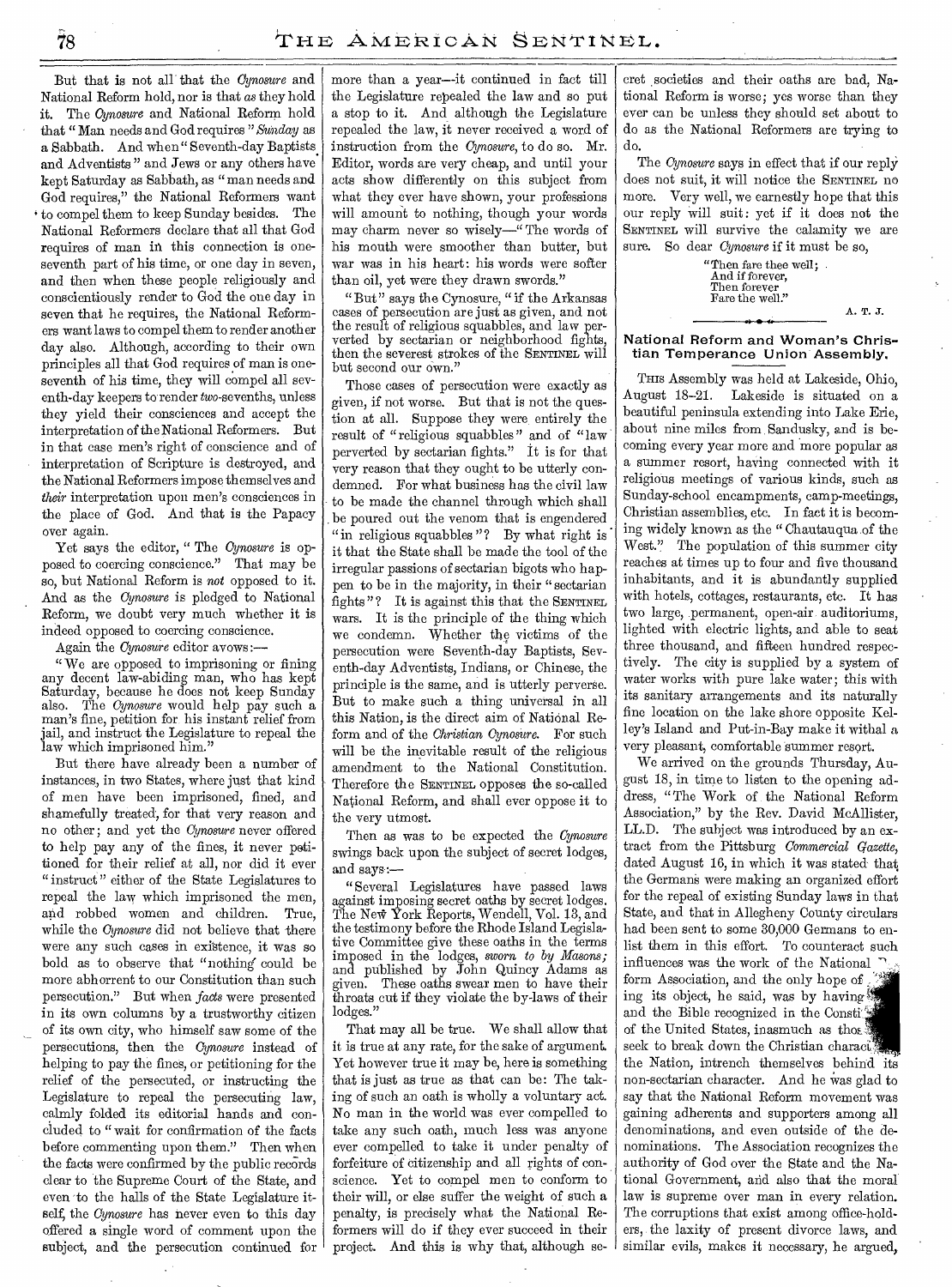that earnest work be done in the line of National Reform. "Those who oppose this work now," said he, "will discover when the religious amendment is made to the Constitution, that if they do not see fit to fall in with the majority, they must abide the consequences or seek some more congenial clime."

At 2:30 p. m. the Rev. A. B. Leonard, D. D., delivered a very eloquent, stirring address on the subject of intemperance and prohibition, using as his text, "The Upas Tree." At  $7:30$ P. M. Rev. J. M. Foster delivered an address on the principles of National Reform. He stated that there are two theories of civil government: (1) The infidel, that regards it simply as a secular matter;  $(2)$  the Christian, that places it on the basis of the Bible. The French adopted the first, for a day and an hour, but adopted the first, for a day and an hour, but<br>the results were such that they were glad to return to the other and recognize the authority of God in civil government. He proceeded: "Ours is a Christian nation. Christianity is the common law of this land: A Christian nation ought to have a Christian government. The State has a mighty power, but this it receives from Almighty God. The civil government is simply the arm of Jehovah dealing with man. If this is so, then it is the duty of the Nation to recognize the fact that God is the source of power. The laws of the State come from God, and are based upon the divine law of God, which was given upon two tables of stone to indicate its perpetuity. Those commandments are not obsolete; they are still in vogue. The State is the divinely appointed keeper of the decalogue, and should regulate its affairs in harmony with its individual precepts, thus recognizing God as the source of law, preserving the sanctity of the Sabbath [Sunday], guarding the family relations, prohibiting murder by the revolver and by rum, etc. But our fathers made two mistakes in setting up this Government; first, in permitting slavery, and second, in ignoring the claim of the King of kings as the author of civil law. Slavery has been abolished; and now the other mistake must be corrected, and in doing this the speaker maintained that the Nation would act the part of wisdom as to her national salvation."

The Rev. M. A. Gault's " Talk on Bible Politics " given at 4 o'clock, in a hall called Bradley Temple, was mainly an effort to prove a similarity between the Jewish State and our Government, and to show that some of our principal laws are nothing but adaptations and modifications of laws given by Moses. The speaker held strongly that the moral law, the decalogue, is still binding upon mankind, and should be enforced upon the people by the State. And, in fact, these statements were repeated time and again by other-speakers, so that if we had not known just the object of this movement, we might  $-$ <sup>24</sup>thought ourselves in the midst of a peo- $\frac{a_{1}}{2}$  wished to magnify the law and of  $\mathfrak{sl}_{\mathbb{Z}_p}$  honorable, a people that especially greating commandments of God and the

grea. The commandments of God and the<br>3. "Jesus. And here we apprehend will

 $\mathbf{u}_{\text{PO}}$ , secret of their success. A direct apthe moral law, the ten commandments, has still a deciding influence upon the minds of a great many professed Christians who do not see that the enforcement of moral precepts is beyond the power of civil governments.

The time on Friday evening was occupied by several speakers, among whom were the Rev. R. C. Wylie, and Mrs. Mary A. Woodbridge, one of the vice-presidents of the National Reform Association, and recording secretary of the Woman's Christian Temperance -Union. Mr. Wylie presented in .a ten-minute speech the principles of National Reform, and Mrs. Woodbridge followed with a short address, in which she remarked: "Those who have heard our brother outline the principles of the National Reform Association, will see how closely allied it is with the Woman's Christian Temperance Union."

The next day, the 20th, was given to the Woman's Christian Temperance Union. In the forenoon addresses were made on the subject of woman's suffrage, on prison work, on the flower mission, and on the subject of Sabbath observance. Mrs. Bateham, superintendent of the Sabbath Observance Department of the W. C. T. U., spoke on the last mentioned subject. She stated in brief, that this was one of the most important of the forty different lines of work that the W. C. T. U: had in hand, and that considerable work was being done in this direction; that thirty-six States and- Territories had already adopted this department of the work, that State superintendents and agents had been appointed, and were out in the field, and that encouraging reports were being received. She stated that their aim was not to effect a union of Church and State, but to secure the right for every man of having one day in seven. All unnecessary labor and traffic should be prohibited on Sunday, and the people should be led to see, that the safety of the Nation lies in the maintenance of this day as a day of rest.

In the afternoon Mrs. Munsol delivered an address, and in the evening Mrs. Fannie W. Leiter read a paper on the value of scientific temperance education.

The next day, Sunday, which was the last day of the Assembly, Rev. W. J. Coleman preached in the forenoon a National Reform sermon, based on Rev. 19:11-16. His points were in brief as follows: " Every reformation in the past has been brought about when the people have obtained a new view of Christ. This must also be the case before a reform in national affairs can be secured. The Lord Jesus Christ is the ruler of nations, and this is the fundamental principle of national religion." To prove that Christ is the ruler of nations, reference was made to such expressions as "the son of David," "he shall rule them with a rod of iron," "the Lord shall make his enemies his footstool," "the Prince of Peace," "there was given him dominion, and glory, and a kingdom," "every knee shall bow," " King of kings and Lord of lords " etc.,—passages that undoubtedly refer to Christ, but not until he has taken his everlasting kingdom into his possession; not until he has come the second time, to punish the wicked and reward the righteous; not until the "prince of this world," Satan, has been conquered, and He shall rule, whose right it is to reign. It seems to us that these National Reformers are making just as grievous a mistake in regard to Christ and his present position, as the Jews did in regard to his first advent. The Jews applied the prophecies relating to Christ's second coming in glory and power, to his first advent. And so these zealous, but mistaken reformers apply to Christ at the present time, passages that refer to his future glorious kingdom, when sin and sinners are no more, and when Christ shall reign supreme.

Referring to the sacrifices made to secure the abolition of slavery and to conquer the Rebellion, the speaker said that there ought to be a mighty army ready to pour out treasure, and blood, if need be, to vindicate the author-<br>ity of Christ. "The Bible should be adopted "The Bible should be adopted as a standard to decide questions in political life, to decide between right and wrong. The idea of a divine law and a divine Christ should be forced into politics. There is now no religion in the Constitution of the United States. Our aim is to bring this Nation to Christ, and to place it under the divine law.

Our fundamental, principles are: Christ is king of the Nation, and the Bible is the rule of action. When this is recognized in the Constitution, it will settled the question of prohibition as well as every other moral reform. And this is the reason why the National Reform question, should be agitated and pressed in connection with that of prohibition.

The address in the evening by Rev. J. B. Helwig, D. D., on the subject of the "Sabbath Question" was an effort to prove the necessity of maintaining and preserving the Sabbath [Sunday], pointing out some of the dangers which threaten it at the present time. At the close of the sermon, farewell words were spoken by a number. Rev. James P. Mills stated that he had planned that next year a grand eight or ten days' National Reform Assembly should be held at Lakeside, if possible 'earlier in the season, so as to secure a larger attendance, and that this Assembly should include the National Woman's Christian Temperance Union, the twin sister of the National Reform Association, the Young Men's Christian Association, the Ohio Divorce Association, various Sabbath leagues, anti-secret societies, etc. Such a grand Christian Assembly would, he said, " set the groves of Lakeside ablaze with Reform ideas, the people would become enlightened, and would return to their homes prepared to carry on the work among their neighbors and friends."

The advocates of National Reform are alive and busy at work, agitating, creating sentiment, enlisting prominent and educated men in their ranks, and above all are very sure that their cause will triumph. There are two things which they themselves regard as very potent factors in bringing about the objects they have in view: 1. The close sympathy and union existing between the National Reform Association and the National Woman's Christian Temperance Union, and the hearty cooperation of this mighty army of women in furthering the aims of the Association. 2. The prospect of securing the right of suffrage for women, a line of work to which the W. C. T. U. are devoting their energies, and which the N. R. A. does not object to. And we were impressed that these two assistants, with others, might prove to be mighty agents in bringing about the changes in our Constitution which<br>they demand. A. B. OYEN. they demand.

# *IN THE HEHRT OF THE SIERRHS.*  BY J. M. HUTCHINGS.

THIS new work is a complete historical and descriptive summary of the wonderful Yo Semite Valley and Big Tree Groves. The author, Mr. Hutchings, is an old pioneer, and has for more than 20 years resided in the Valley. He took the first sketches of it that were ever taken, and was the first to make its

**MARVELOUS GRANDEUR KNOWN TO THE WORLD.** 

The work is complete' in one volume of nearly 000 pages, and is illustrated with over 150 illustrations, 28 of which are

#### **BEAUTIFUL FULL-PAGE ARTOTYPES.**

These artotypes are the most charmingly characteristic of any illustrations ever produced, and are perfectly true to life, having been photographed from nature.

Sold only by subscription. Agents wanted everywhere. For prices and terms,<br>Address, PACIFIC PRESS, Oakland, Cal.

DIPHTHERIA: ITS CAUSES, PREVENTION, AND PROPER TREATMENT.

## **By** J. II. **KELLOGG,** M. D.

THE increasing prevalence of this devastating disease, and its *alarming fatality* in so many cases, renders the subject of its Nature and Treatment one of the greatest importance. This work gives a concise account of the Nature, Cause and

Modes of Prevention, and'also

**THE MOST SUCCESSFUL METHODS OF TREATMENT** 

Of this prevalent and fatal malady. It should be in every household, as its instructions, if faithfully carried out, will save many a precious life. Price, in board covers, 25 cents.<br>Address. PACIFIC PRESS. Oakland, C PACIFIC PRESS, Oakland, Cal.